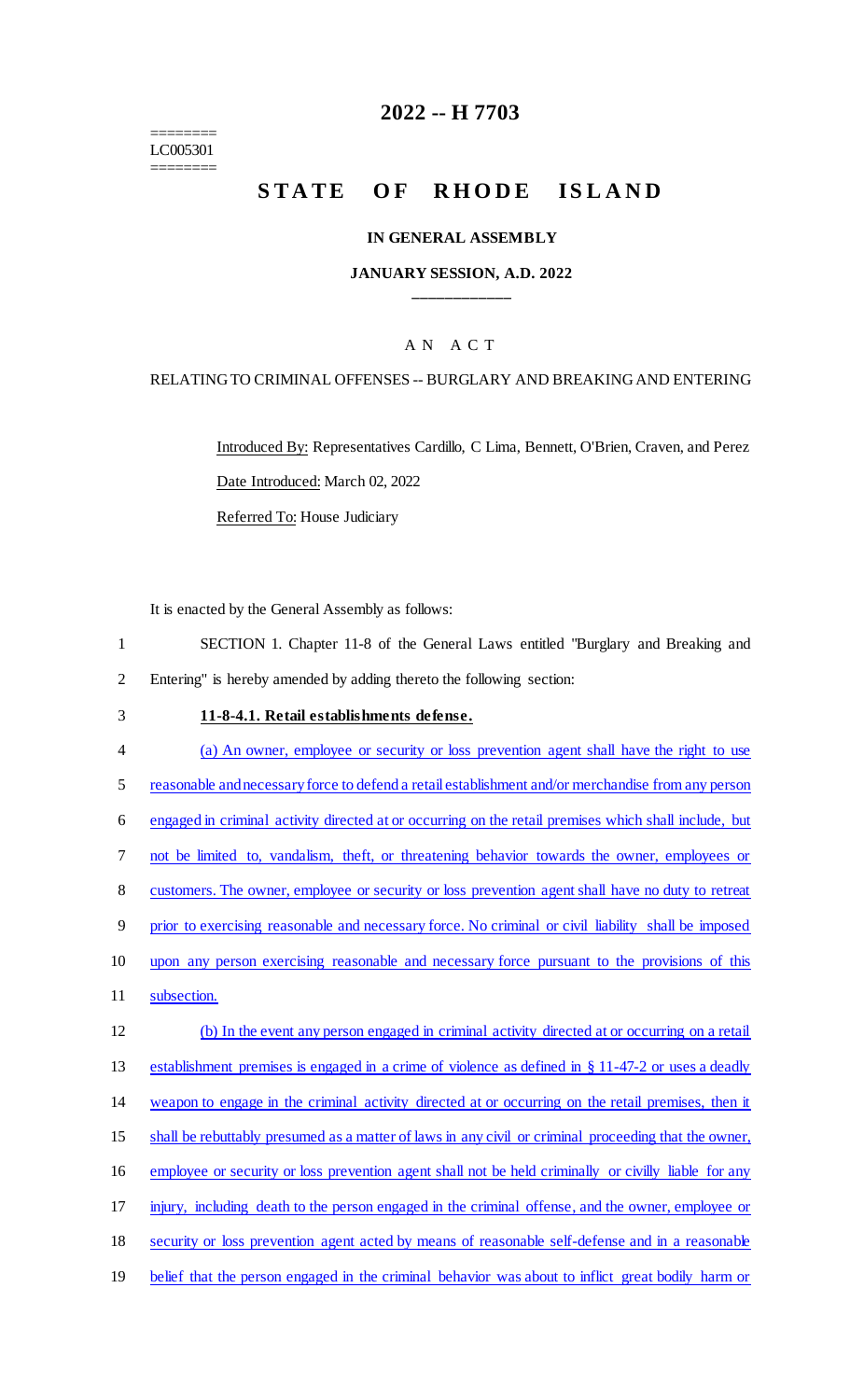- 1 death upon the owner, employee, agent or a customer of the retail establishment.
- 2 (c) No owner, employee, security or loss prevention agent acting pursuant to subsection
- 3 (b) of this section shall have any duty to retreat prior to exercising deadly force in self-defense or
- 4 defense of another.
- 5 SECTION 2. This act shall take effect upon passage.

======== LC005301 ========